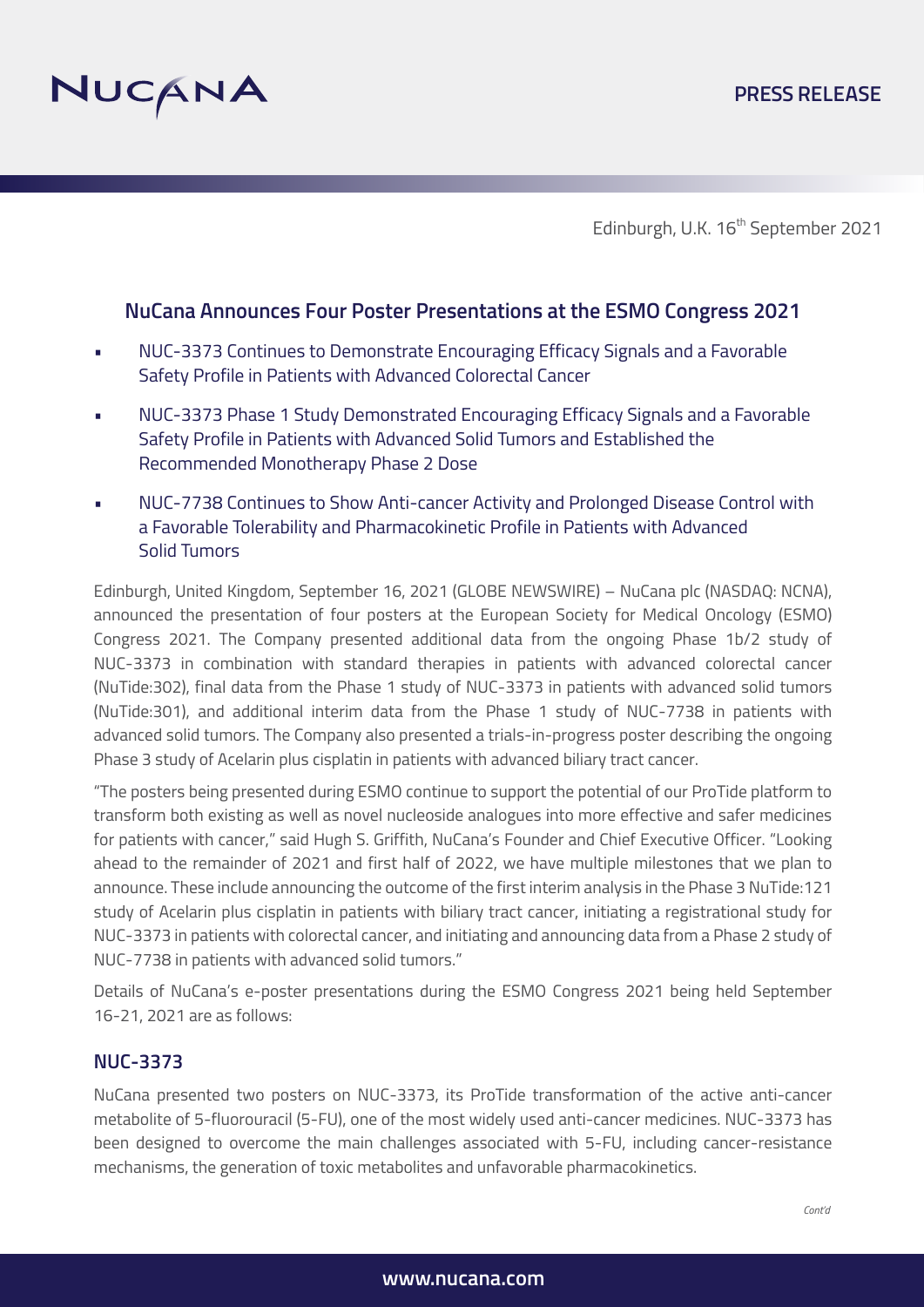

Edinburgh, U.K. 16<sup>th</sup> September 2021

### **Poster Title:** A Phase Ib study of NUC-3373, a targeted inhibitor of thymidylate synthase, in combination  [with standard therapies in patients with advanced colorectal cancer \(NuTide:302\)](http://www.nucana.com/downloads/ESMO2021NuTide302Poster.pdf)

This poster describes encouraging interim data from 38 patients with metastatic colorectal cancer. In this difficult-to-treat group, with patients having received a median of four prior lines of therapy, NUC-3373, with or without leucovorin, demonstrated encouraging signs of efficacy. In addition to several patients achieving a longer progression-free survival on NUC-3373 than they had on their prior therapy, tumor reductions were observed in three patients: one who experienced a 40% reduction in their target lesion and two others with 28% and 15% reductions, respectively, in overall tumor burden. NUC-3373 also demonstrated a favorable safety profile in this patient population with no FBAL or FUTP-associated Grade 3 or 4 toxicities, such as hand-foot syndrome, diarrhea or neutropenia.

Based on these encouraging interim results, NuTide:302 has been expanded to a Phase 1b/2 study and now allows enrollment of less heavily pre-treated patients, including second-line colorectal cancer patients. A registrational study of NUC-3373 in second-line colorectal cancer patients is also planned.

### **Poster Title:** [Final results of a first-in-human study of the ProTide thymidylate synthase inhibitor](http://www.nucana.com/downloads/ESMO2021NuTide301Poster.pdf) NUC-3373, in patients with advanced solid tumours (NuTide:301)

This poster highlights final results from the NuTide:301 study in patients with advanced solid tumors. NUC-3373 showed a favorable safety profile and encouraging anti-cancer activity, including in patients previously treated with 5-FU. Additionally, three patients achieved stable disease lasting at least 9 months. NUC-3373 demonstrated an attractive pharmacokinetic profile with a long plasma half-life of between 6 and 14 hours compared to 8 to 14 minutes for 5-FU. Furthermore, NUC-3373 generated approximately 300 times higher levels of the active anti-cancer metabolite, FUDR-MP, than 5-FU. The recommended Phase 2 monotherapy dose of NUC-3373 was established at 2,500mg/m<sup>2</sup>.

### **NUC-7738**

NUC-7738, a ProTide transformation of a novel anti-cancer nucleoside analog, 3'-deoxyadenosine, has multiple potential anti-cancer mechanisms of action and is being evaluated in a Phase 1 study in patients with advanced solid tumors who have exhausted all standard therapies.

### **Poster Title:** [A first-in-human study of NUC-7738, a ProTide transformation of 3'-deoxyadenosine, in](http://www.nucana.com/downloads/ESMO2021NuTide701Poster.pdf) patients with advanced solid tumors (NuTide:701)

This poster describes interim data from the ongoing Phase 1 study (NuTide:701) and the data demonstrate NUC-7738's encouraging anti-cancer activity in multiple tumor-types. NUC-7738 has been well tolerated with no Grade 3 or 4 treatment-related adverse events and no dose-limiting toxicities. The ProTide generated high levels of the key anti-cancer metabolite, 3'-dATP, which had a prolonged intracellular half-life and was still detectable after 50 hours.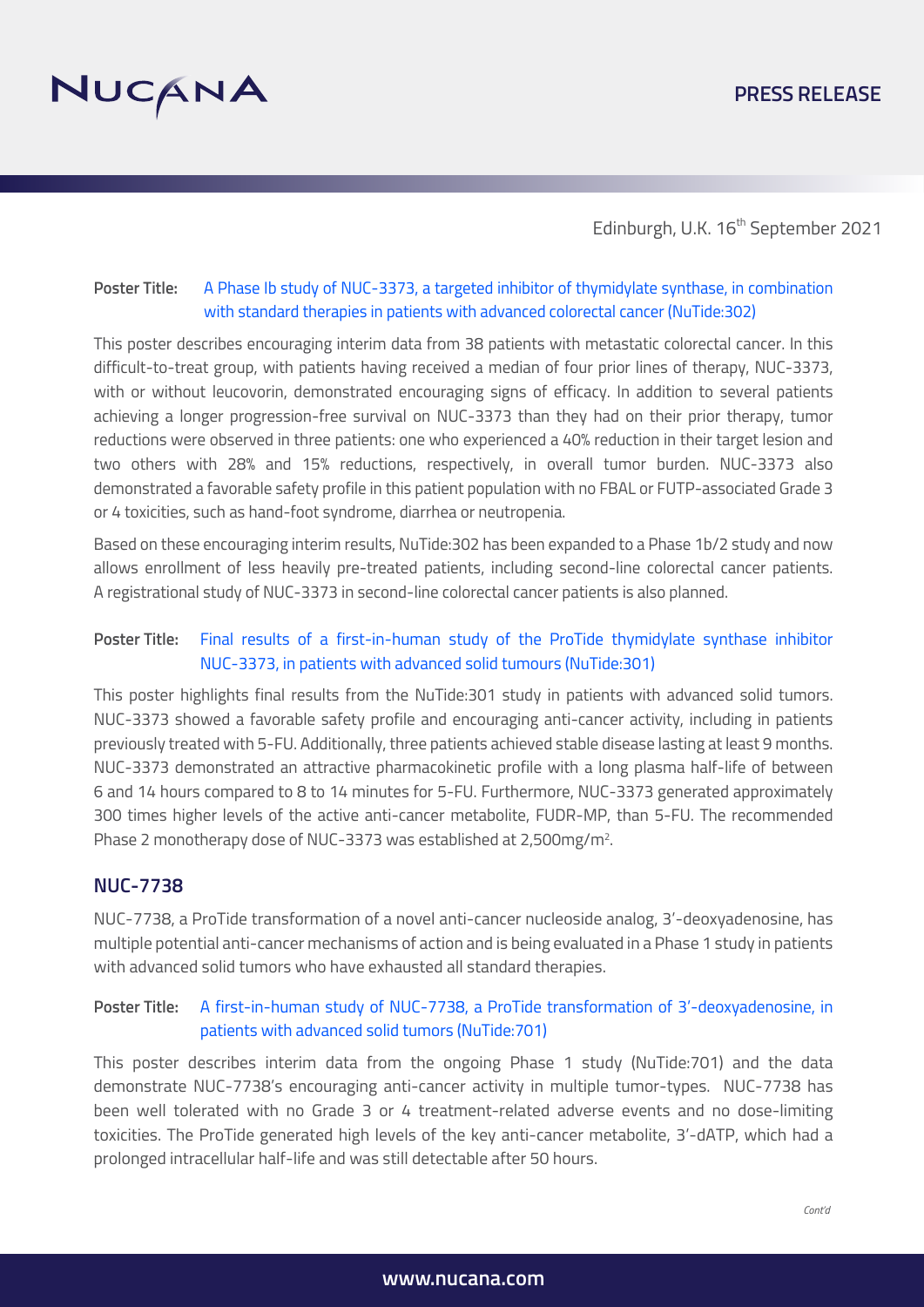

## **PRESS RELEASE**

Edinburgh, U.K. 16<sup>th</sup> September 2021

Three case studies were described detailing two patients with metastatic melanoma and one patient with metastatic lung adenocarcinoma who achieved reductions in the size of target lesions coupled with prolonged stable disease. Following treatment with NUC-7738, one patient with metastatic melanoma became eligible for surgery and their tumor was completely resected.

Recruitment to the NuTide:701 study is ongoing and once the recommended Phase 2 dose has been established, NUC-7738 is expected to advance into the Phase 2 part of the study.

#### **Acelarin**

Poster Title: [Phase III study of NUC-1031 + cisplatin vs gemcitabine + cisplatin for first-line treatment](http://www.nucana.com/downloads/ESMO2021NuTide121Poster.pdf) of patients with advanced biliary tract cancer (NuTide:121)

This trial-in-progress poster highlights the Company's global multi-center, randomized Phase 3 study comparing Acelarin, a ProTide transformation of gemcitabine, in combination with cisplatin, to gemcitabine in combination with cisplatin in up to 828 patients with advanced biliary tract cancer who have not previously received treatment for advanced disease. Enrollment of 418 evaluable patients has been achieved and the first of three interim analyses is expected to occur in the first half of 2022. NuCana believes that a statistically significant improvement in the Objective Response Rate (ORR) at the first interim analysis, accompanied by positive trends in other endpoints, has the potential to allow for accelerated approval of a new drug application (NDA) for Acelarin in the United States.

Abstracts and full session details can be found at www.esmo.org

#### **About NuCana**

NuCana is a clinical-stage biopharmaceutical company focused on significantly improving treatment outcomes for patients with cancer by applying our ProTide technology to transform some of the most widely prescribed chemotherapy agents, nucleoside analogs, into more effective and safer medicines. While these conventional agents remain part of the standard of care for the treatment of many solid and hematological tumors, their efficacy is limited by cancer cell resistance mechanisms and they are often poorly tolerated. Utilizing our proprietary technology, we are developing new medicines, ProTides, designed to overcome key cancer resistance mechanisms and generate much higher concentrations of anti-cancer metabolites in cancer cells. NuCana's robust pipeline includes three ProTides in clinical development. Acelarin and NUC-3373, are new chemical entities derived from the nucleoside analogs gemcitabine and 5-fluorouracil, respectively, two widely used chemotherapy agents. Acelarin is in a Phase 3 study for patients with advanced biliary tract cancer. NUC-3373 is in a Phase 1b/2 study in patients with metastatic colorectal cancer. Our third ProTide, NUC-7738, is a transformation of a novel anti-cancer nucleoside analog (3'-deoxyadenosine) and is in a Phase 1 study for patients with advanced solid tumors.